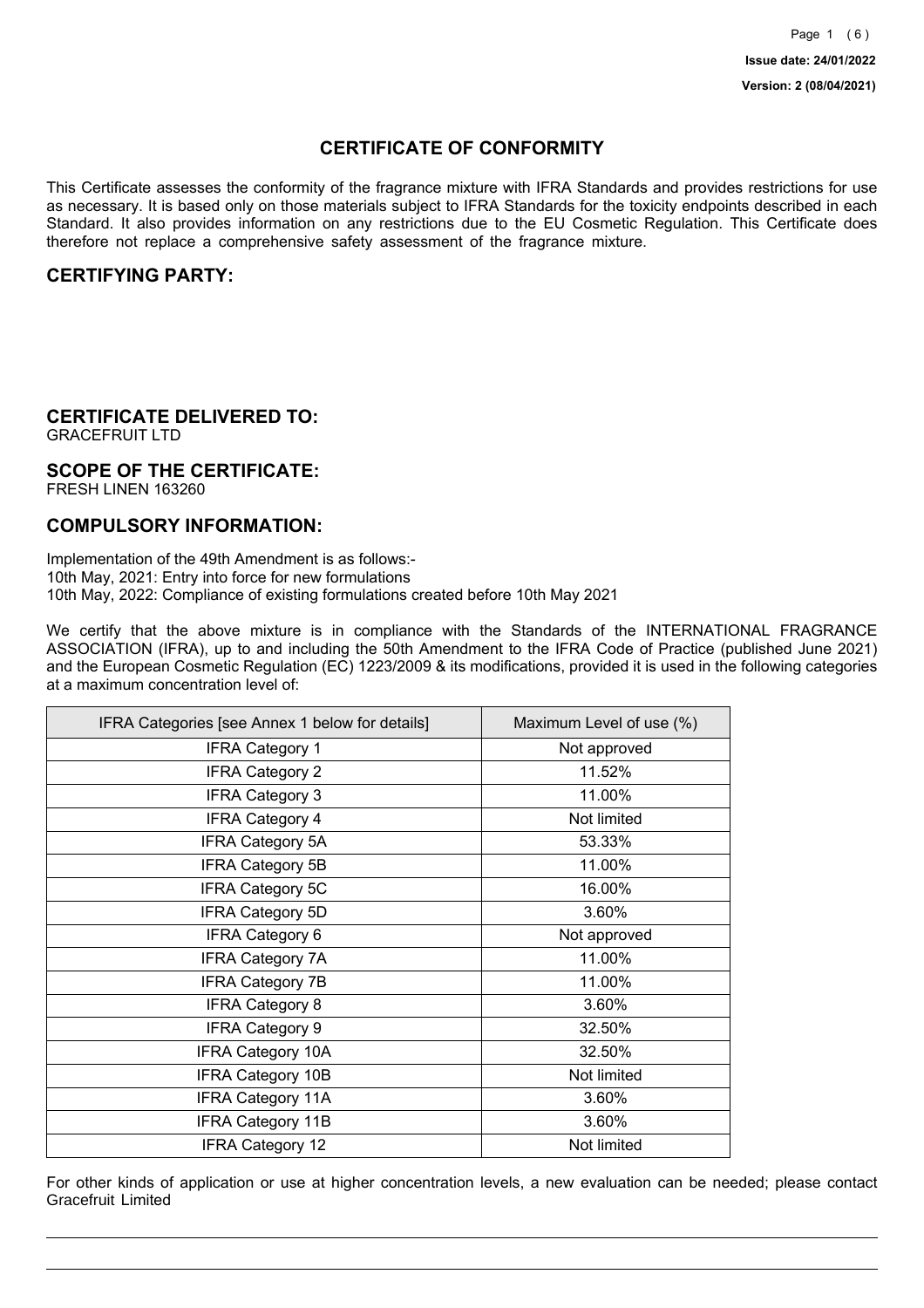### **EU COSMETIC INFORMATION:**

We certify that the above mixture is in compliance with the EU Cosmetic Regulation 1223/2009 and its amendments, provided it is used in the following applications at a maximum concentration level of:

| <b>Cosmetic Application</b>      | Maximum Level of use (%) |
|----------------------------------|--------------------------|
| Fine Fragrance                   | Not limited              |
| Eau de Toilette                  | 40.00%                   |
| Fragrancing cream                | 20.00%                   |
| Rinse off cosmetic products      | 8.00%                    |
| Other leave-on cosmetic products | 4.00%                    |
| Oral products                    | Not approved             |

Regulatory Affairs Department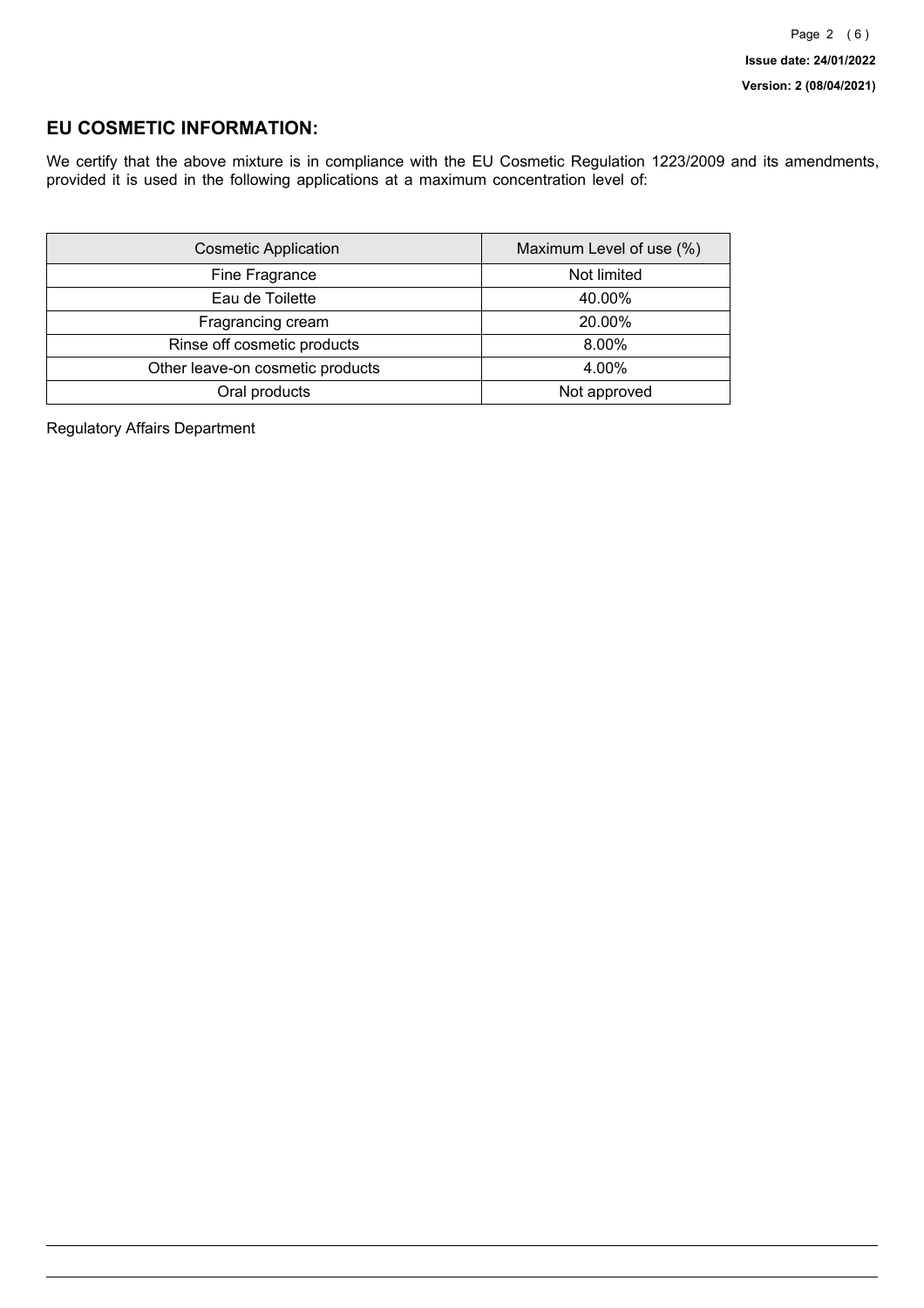### **ANNEX 1**

Below is an extract of information provided by IFRA in relation to types of application present in each IFRA Category. Additional information about IFRA Categories can be found in the Guidance to IFRA Standards, issued by IFRA.

| <b>IFRA Category</b>     | Product Type                                                                                                                                                                                                                                                                                                                                                                                                                                                                                                                                                                                                                                                                                                                                                                                                                                                                                                                                 |
|--------------------------|----------------------------------------------------------------------------------------------------------------------------------------------------------------------------------------------------------------------------------------------------------------------------------------------------------------------------------------------------------------------------------------------------------------------------------------------------------------------------------------------------------------------------------------------------------------------------------------------------------------------------------------------------------------------------------------------------------------------------------------------------------------------------------------------------------------------------------------------------------------------------------------------------------------------------------------------|
| <b>IFRA Category 1</b>   | Products applied to the lips: Lip products e.g. lipstick, lip balm; Childrens toys                                                                                                                                                                                                                                                                                                                                                                                                                                                                                                                                                                                                                                                                                                                                                                                                                                                           |
| <b>IFRA Category 2</b>   | Products applied to the axillae: Deodorant and antiperspirant products of all types; Body sprays/mists                                                                                                                                                                                                                                                                                                                                                                                                                                                                                                                                                                                                                                                                                                                                                                                                                                       |
| <b>IFRA Category 3</b>   | Products applied to the face/body using fingertips: Eye products e.g. eye make-up, eye moisturizer; Facial<br>make-up; Make-up remover; Nose pore strips; Wipes for face, neck, hands, body; Facial masks; Body<br>and face paint                                                                                                                                                                                                                                                                                                                                                                                                                                                                                                                                                                                                                                                                                                            |
| <b>IFRA Category 4</b>   | Products related to fine fragrance: Hydroalcoholic and non-hydroalcoholic fine fragrance of all types e.g.<br>Eau de Toilette, Parfum, Cologne, solid perfume, fragrancing cream, aftershaves of all types; Ingredients<br>of perfume and fragrance mixtures for cosmetic kits; Scent pads; Scent strips                                                                                                                                                                                                                                                                                                                                                                                                                                                                                                                                                                                                                                     |
| <b>IFRA Category 5A</b>  | Body lotion products applied to the body using the hands (palms), primarily leave on: Foot care products<br>e.g. creams, powders; Insect repellent for application to the skin; All powders and talc (excluding baby<br>powders and talc)                                                                                                                                                                                                                                                                                                                                                                                                                                                                                                                                                                                                                                                                                                    |
| IFRA Category 5B         | Face moisturizer products applied to the face using the hands (palms), primarily leave on: Facial toner;<br>Facial moisturizers and creams                                                                                                                                                                                                                                                                                                                                                                                                                                                                                                                                                                                                                                                                                                                                                                                                   |
| <b>IFRA Category 5C</b>  | Hand cream products applied to the hands using the hands (palms), primarily leave on: Hand cream; Nail<br>care products including cuticle creams; Hand sanitizers                                                                                                                                                                                                                                                                                                                                                                                                                                                                                                                                                                                                                                                                                                                                                                            |
| <b>IFRA Category 5D</b>  | Baby creams, baby oils and baby talc: Baby cream/lotion, baby oil, baby powders and talc                                                                                                                                                                                                                                                                                                                                                                                                                                                                                                                                                                                                                                                                                                                                                                                                                                                     |
| IFRA Category 6          | Products with oral and lip exposure: Toothpaste; Mouthwash, including breath sprays; Toothpowder,<br>strips, mouthwash tablets                                                                                                                                                                                                                                                                                                                                                                                                                                                                                                                                                                                                                                                                                                                                                                                                               |
| <b>IFRA Category 7A</b>  | Rinse-off products applied to the hair with some hand contact: Hair permanent or other hair chemical<br>treatments (rinse-off) e.g. relaxers, including rinse-off hair dyes                                                                                                                                                                                                                                                                                                                                                                                                                                                                                                                                                                                                                                                                                                                                                                  |
| <b>IFRA Category 7B</b>  | Leave-on products applied to the hair with some hand contact: Hair sprays of all types e.g. pumps,<br>aerosol sprays; Hair styling aids non sprays e.g. mousse, leave- on conditioners; Hair permanent or other<br>hair chemical treatments (leave-on) e.g. relaxers, including leave-on hair dyes; Shampoo - Dry (waterless<br>shampoo); Hair deodorizer                                                                                                                                                                                                                                                                                                                                                                                                                                                                                                                                                                                    |
| <b>IFRA Category 8</b>   | Products with significant anogenital exposure: Intimate wipes; Tampons; Baby wipes; Toilet paper (wet)                                                                                                                                                                                                                                                                                                                                                                                                                                                                                                                                                                                                                                                                                                                                                                                                                                       |
| IFRA Category 9          | Products with body and hand exposure, primarily rinse off: Bar soap; Liquid soap; Shampoo of all type;<br>Conditioner (rinse-off); Body washes and shower gels of all types; Baby wash, bath, shampoo; Bath gels,<br>foams, mousses, salts, oils and other products added to bathwater; Cleanser for face (rinse-off); Shaving<br>creams of all types e.g. stick, gels, foams; All depilatories (including facial) and waxes for mechanical hair<br>removal; Foot care products (feet are placed in a bath for soaking); Shampoos for pets                                                                                                                                                                                                                                                                                                                                                                                                   |
| <b>IFRA Category 10A</b> | Household care excluding aerosol / spray products: Hand wash laundry detergent; Laundry pre-treatment<br>of all types e.g. paste, sprays, sticks; Machine laundry detergents with skin contact e.g. liquids, powders;<br>Fabric softeners of all types including fabric softener sheets; Ironing water; Hand dishwashing detergent;<br>Hard surface cleaners of all types e.g. bathroom, kitchen cleansers, furniture polish; Toilet seat wipes;<br>Household cleaning products, other types including fabric cleaners, carpet cleaners, furniture polishes<br>sprays and wipes, stain removers, treatment products for textiles e.g. starch sprays; Floor wax; Dry<br>cleaning kits; Fragranced oil for lamp ring, reed diffusers, pot-pourri, liquid refills for air fresheners (non-<br>cartridge systems), etc.                                                                                                                          |
| <b>IFRA Category 10B</b> | Household aerosol/spray products: Animal sprays applied to animals; Air freshener sprays, manual,<br>including aerosol and pump; Aerosol/spray insecticides                                                                                                                                                                                                                                                                                                                                                                                                                                                                                                                                                                                                                                                                                                                                                                                  |
| <b>IFRA Category 11A</b> | Products with intended skin contact but minimal transfer of fragrance to skin from inert substrate without<br>UV exposure: Feminine hygiene conventional pads, liners, interlabial pads; Diapers (baby and adult);<br>Adult incontinence pant, pad; Toilet paper (dry)                                                                                                                                                                                                                                                                                                                                                                                                                                                                                                                                                                                                                                                                       |
| <b>IFRA Category 11B</b> | Products with intended skin contact but minimal transfer of fragrance to skin from inert substrate with<br>potential UV exposure: Tights with moisturizers; Scented socks, gloves; Facial tissues (dry tissues);<br>Napkins; Paper towels; Wheat bags; Facial masks (paper/protective) e.g. surgical masks not used as<br>medical device; Fertilizers, solid (pellet or powder)                                                                                                                                                                                                                                                                                                                                                                                                                                                                                                                                                              |
| <b>IFRA Category 12</b>  | Products not intended for direct skin contact, minimal or insignificant transfer to skin: Candles of all types;<br>Laundry detergents for machine wash with minimal skin contact (e.g. Liquid tabs, pods); Automated air<br>fresheners and fragrancing of all types e.g. concentrated aerosol with metered doses, plug-ins, electrical,<br>incense, liquid refills (cartridge); Air delivery systems; Cat litter; Cell phone cases; Deodorizers/maskers<br>not intended for skin contact e.g. fabric drying machine deodorizers, carpet powders; Fuels; Insecticides<br>e.g. mosquito coil, paper, electrical, for clothing, excluding aerosols/sprays; Joss sticks or incense sticks;<br>Dishwash detergent and deodorizers - for machine wash; Olfactive board games; Paints; Plastic articles<br>(excluding toys); Scratch and sniff; Scent pack; Scent delivery system (using dry air technology); Shoe<br>polishes; Rim blocks (Toilet) |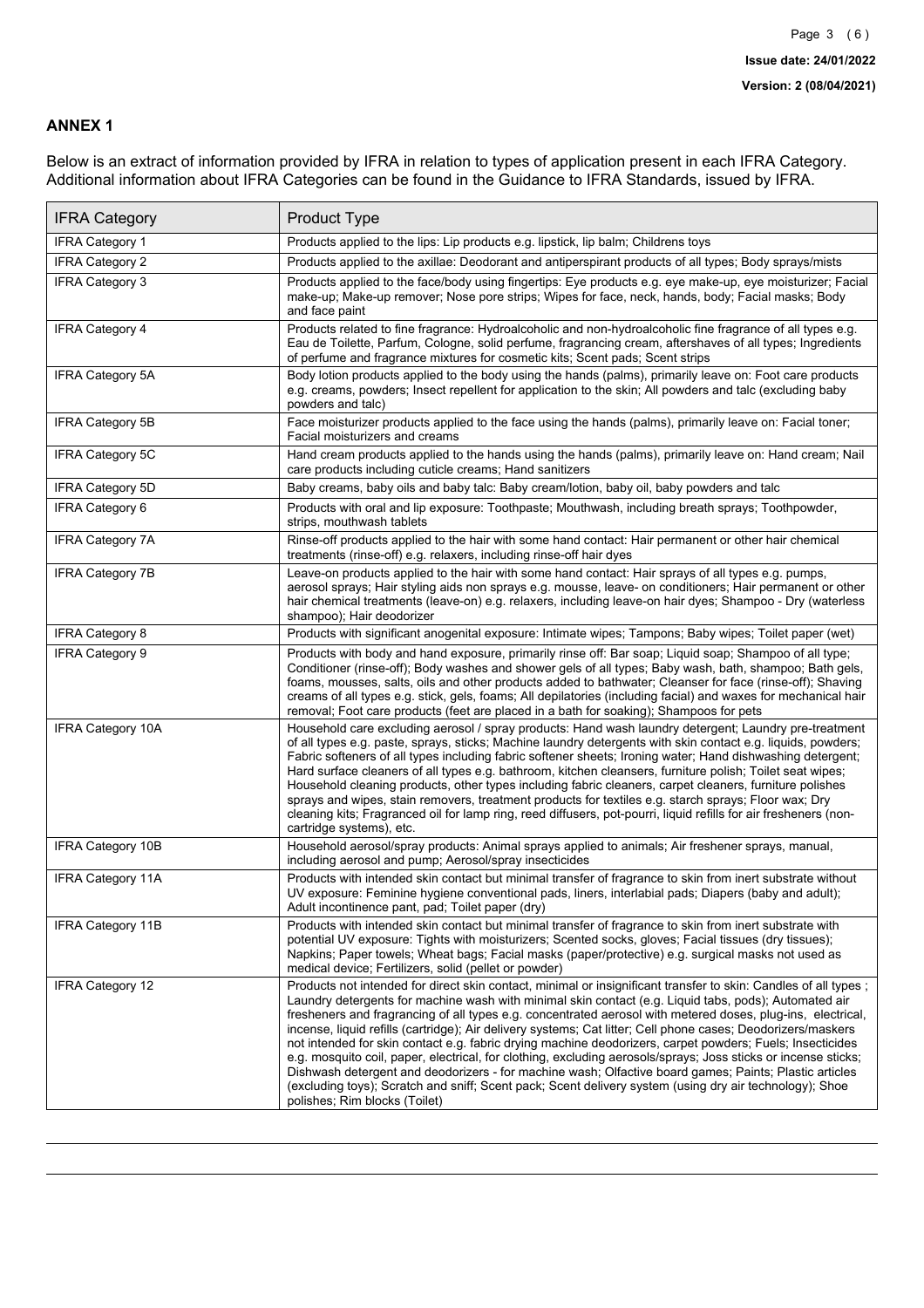# **IFRA CONFORMITY CERTIFICATE**

### **Customer: GRACEFRUIT LTD**

#### **Product: FRESH LINEN 163260**

We certify that the above item is in compliance with the Standards of the INTERNATIONAL FRAGRANCE ASSOCIATION (IFRA - 48th Amendment / published June 2015), provided it is used in the following classes at a maximum concentration level of:

| IFRA classes [see annex for detail] | Maximum level of use (%) |
|-------------------------------------|--------------------------|
| <b>IFRA Class 1 Limit</b>           | Not approved             |
| IFRA Class 2 Limit                  | 16.66%                   |
| <b>IFRA Class 3.A Limit</b>         | 41.66%                   |
| IFRA Class 3.B Limit                | 41.66%                   |
| <b>IFRA Class 3.C Limit</b>         | 41.66%                   |
| IFRA Class 3.D Limit                | 41.66%                   |
| <b>IFRA Class 4.A Limit</b>         | 41.66%                   |
| <b>IFRA Class 4.B Limit</b>         | 41.66%                   |
| <b>IFRA Class 4.C Limit</b>         | 41.66%                   |
| <b>IFRA Class 4.D Limit</b>         | 41.66%                   |
| <b>IFRA Class 5 Limit</b>           | 41.66%                   |
| IFRA Class 6 Limit                  | Not approved             |
| <b>IFRA Class 7.A Limit</b>         | 33.33%                   |
| <b>IFRA Class 7.B Limit</b>         | 33.33%                   |
| <b>IFRA Class 8.A Limit</b>         | 41.66%                   |
| IFRA Class 8.B Limit                | 41.66%                   |
| IFRA Class 9.A Limit                | 41.66%                   |
| IFRA Class 9.B Limit                | 41.66%                   |
| <b>IFRA Class 9.C Limit</b>         | 41.66%                   |
| IFRA Class 10.A Limit               | 41.66%                   |
| IFRA Class 10.B Limit               | 41.66%                   |
| <b>IFRA Class 11 Limit</b>          | 100%                     |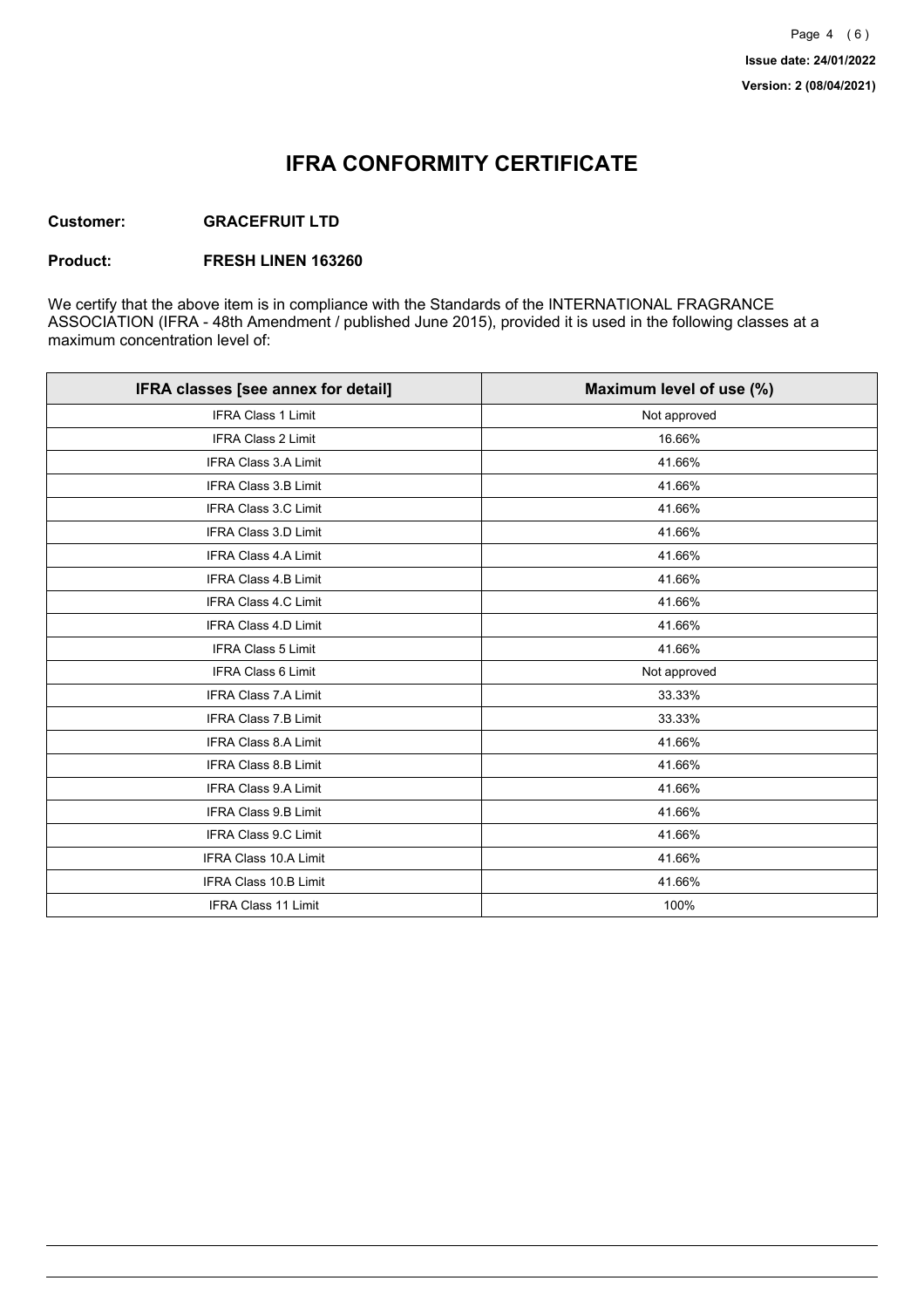# **IFRA CONFORMITY CERTIFICATE**

For other kinds of application or use at higher concentration levels, a new evaluation may be needed; please contact Gracefruit Limited.

The IFRA Standards regarding use restrictions are based on safety assessments by the Panel of Experts of the RESEARCH INSTITUTE FOR FRAGRANCE MATERIALS (RIFM) and are enforced by the IFRA Scientific Committee.

Evaluation of individual Fragrance ingredients is made according to the safety standards contained in the relevant section of the IFRA Code of Practice.

It is the ultimate responsibility of our customer to ensure the safety of the final product (containing this fragrance) by further testing if need be.

**Regulatory Affairs Department**